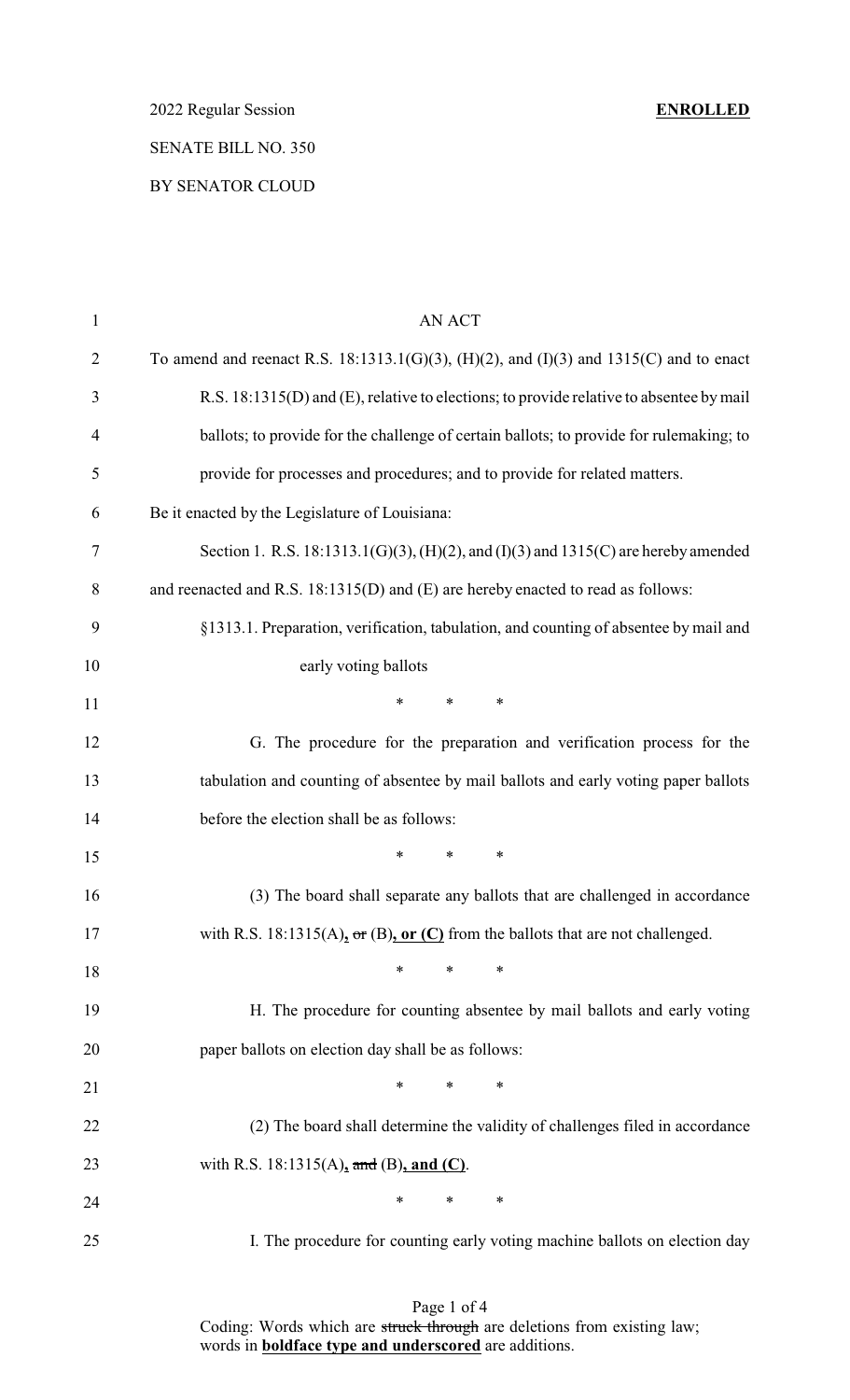| $\mathbf{1}$   | shall be as follows:                                                                   |
|----------------|----------------------------------------------------------------------------------------|
| $\overline{2}$ | $\ast$<br>$\ast$<br>$\ast$                                                             |
| 3              | (3) The board shall determine the validity of challenges made in accordance            |
| 4              | with R.S. 18:1315(A), and (B), and (C).                                                |
| 5              | $\ast$<br>$\ast$<br>$\ast$                                                             |
| 6              | §1315. Challenge of absentee by mail or early voting ballot                            |
| 7              | $\ast$<br>$\ast$<br>*                                                                  |
| 8              | C. Notwithstanding the provisions of Subsections A and B of this Section,              |
| 9              | any absentee by mail ballot with an affidavit flap missing information, which          |
| 10             | is required to be completed by the voter pursuant to R.S. 18:1310, that was not        |
| 11             | cured by the voter in accordance with the provisions of LAC 31:I.301 et seq.           |
| 12             | shall be deemed challenged.                                                            |
| 13             | $D(1)$ During the counting of absentee by mail and early voting ballots, at            |
| 14             | least a majority of the members of the board shall hear and determine the validity of  |
| 15             | any ballot challenged in accordance with the provisions of Subsection A or B of this   |
| 16             | Section.                                                                               |
| 17             | (2) If a challenge in accordance with the provisions of Subsection A of this           |
| 18             | Section is sustained, the vote shall not be counted, the ballot or early voting        |
| 19             | confirmation sheet shall be placed in the special absentee by mail and early voting    |
| 20             | ballot envelope or container, and the board shall notify the voter in writing of the   |
| 21             | challenge and the cause therefor. This notification shall be on a form provided by the |
| 22             | secretary of state and shall be signed by at least a majority of the members of the    |
| 23             | board. The notice of the challenge and the cause therefor shall be given within four   |
| 24             | business days by mail, addressed to the voter at his place of residence. The board     |
| 25             | shall retain a copy of the notification. However, if the challenge is based upon a     |
| 26             | change of residence within the parish or is based upon a change of residence outside   |
| 27             | the parish that has occurred within the last three months, the ballot shall be counted |
| 28             | provided that the voter confirmed his current address as shown by the affidavit of the |
| 29             | absentee by mail ballot envelope flap or early voting confirmation sheet or, if the    |
| 30             | voter is on the inactive list of voters, as shown by the information provided on an    |

Page 2 of 4

Coding: Words which are struck through are deletions from existing law; words in **boldface type and underscored** are additions.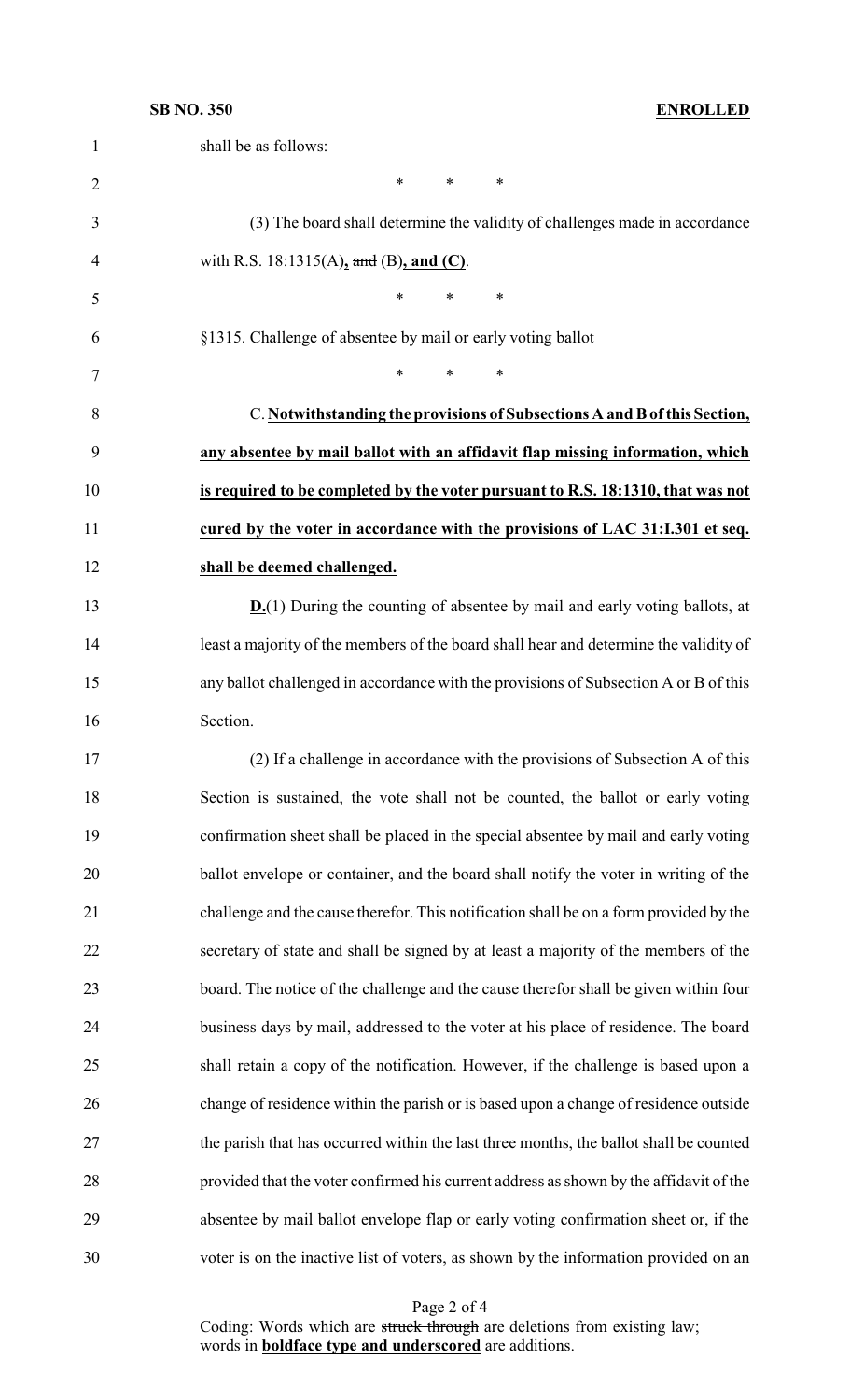### **SB NO. 350 ENROLLED**

| $\mathbf{1}$                                       | address confirmation card.                                                                  |
|----------------------------------------------------|---------------------------------------------------------------------------------------------|
| $\overline{2}$                                     | $(3)(a)$ If a challenge in accordance with the provisions of Subsection B of this           |
| 3                                                  | Section is sustained, the vote shall not be counted, the board shall write "rejected"       |
| 4                                                  | and the cause therefor across the ballot envelope or early voting confirmation sheet,       |
| 5                                                  | and shall place the ballots and early voting confirmation sheets so rejected in the         |
| 6                                                  | special absentee by mail and early voting ballot envelope or container. The board           |
| 7                                                  | shall notify the voter in writing of the challenge and the cause therefor. The              |
| 8                                                  | notification shall be on a form provided by the secretary of state and shall be signed      |
| 9                                                  | by at least a majority of the members of the board. The notice of the challenge and         |
| 10                                                 | the cause therefor shall be given within four business days by mail addressed to the        |
| 11                                                 | voter at his place of residence. The board shall retain a copy of the notification.         |
| 12                                                 | (b) If a ballot is rejected pursuant to the provisions of R.S. 18:1316, the vote            |
| 13                                                 | shall not be counted, the board shall write "rejected" and the cause therefor on a          |
| 14                                                 | separate slip of paper and attach it to the ballot, and shall place the ballots so rejected |
| 15                                                 | in the special absentee by mail and early voting ballot envelope or container.              |
|                                                    |                                                                                             |
|                                                    | (4)(a) Except as provided in Subparagraph (b) of this Paragraph, if a                       |
|                                                    | challenge in accordance with the provisions of Subsection C of this Section is              |
|                                                    | sustained, the vote shall not be counted, the board shall write "rejected" and the          |
| 19                                                 | reason therefor across the ballot envelope, and shall place the rejected ballot in          |
|                                                    | the special absentee by mail ballot envelope or container. The board shall notify           |
|                                                    | the voter in writing of the challenge and the reason therefor. The notification             |
|                                                    | shall be on a form provided by the secretary of state and shall be signed by at             |
|                                                    | least a majority of the members of the board. The notice of the challenge and               |
|                                                    | the reason therefor shall be given within four business days by mail addressed              |
| 16<br>17<br>18<br>20<br>21<br>22<br>23<br>24<br>25 | to the voter at his place of residence. The board shall retain a copy of the                |
|                                                    | notification.                                                                               |
|                                                    | (b) If a challenge in accordance with the provisions of Subsection C of                     |
| 26<br>27<br>28                                     | this Section is because the affidavit flap of the absentee by mail ballot is missing        |
| 29                                                 | the voter's signature, his mother's maiden name, or, if applicable, the signature           |

Page 3 of 4

Coding: Words which are struck through are deletions from existing law; words in **boldface type and underscored** are additions.